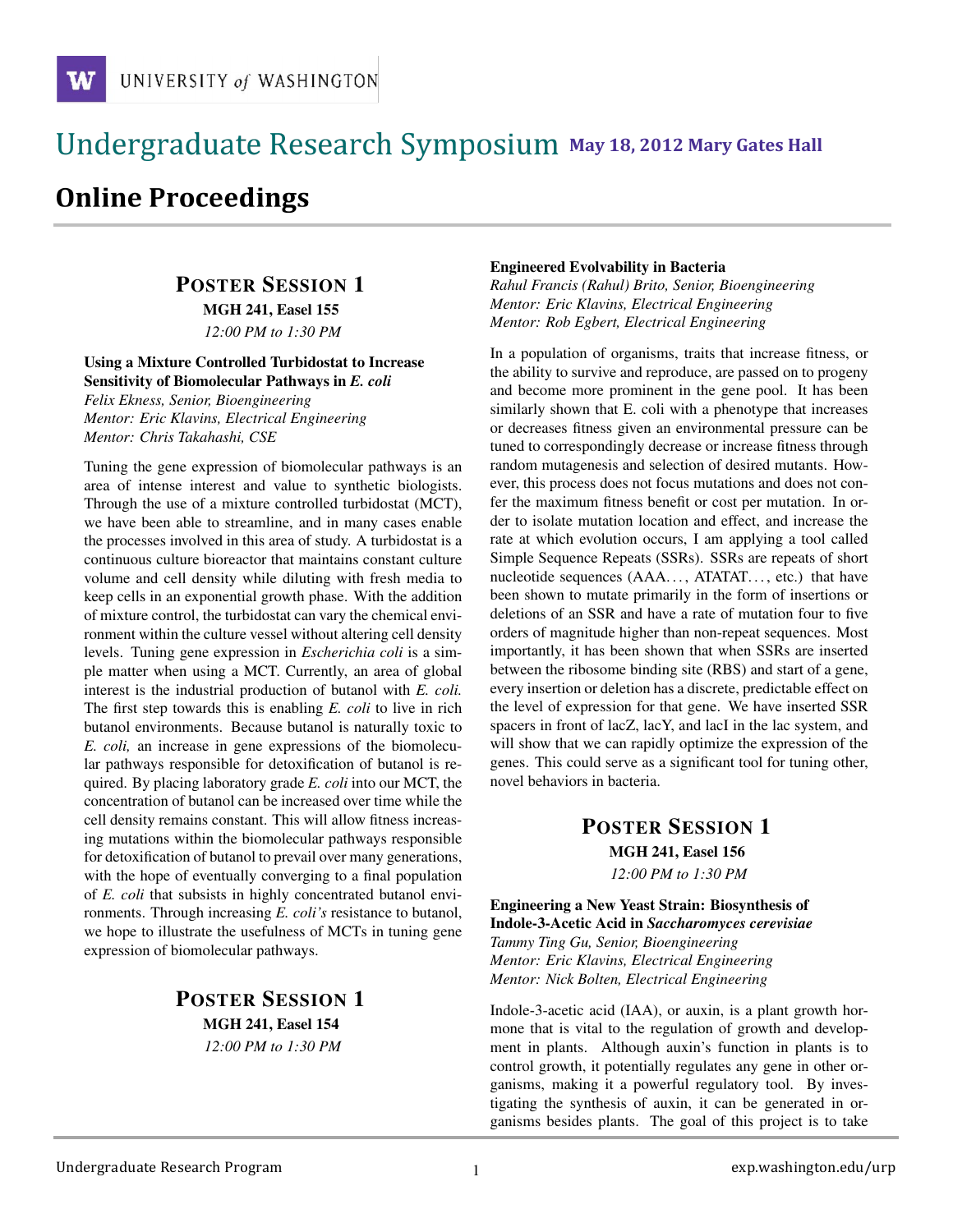the first step towards that reality through the synthesis of auxin in *Saccharomyces cerevisiae* (baker's yeast). Due to the thorough characterization of *S. cerevisiae*, the organism is an optimal choice because the mechanisms involved with the manipulation of its gene networks are well understood. This project integrated the tryptophan-2-monooxyngenase (iaaM) and indole-3-acetamide hydrolase (iaaH) genes from *Agrobacterium tumefaciens* into the yeast genome. The enzymes produced from these genes convert tryptophan into auxin. In an attempt to reproduce this synthesis pathway, the two genes were amplified and integrated into the yeast genome through the use of the Gateway®cloning system and integrating vectors. Checking for successful auxin synthesis utilizes the auxin signaling pathway that was built in *S. cerevisiae* by the Klavins Lab. This system involves interactions between two proteins, an AFB (auxin signaling F-box) and an Aux/IAA (a transcriptional regulator of auxin responsive genes). The presence of auxin triggers the degradation of an Aux/IAA. By fluorescently tagging an Aux/IAA, the expression of the protein was observed. A decrease in fluorescence indicates the production of auxin. Successful auxin synthesis in yeast creates further possibilities for establishing regulatory systems based on the use of auxin in non-plant cells.

### SESSION 1O

### BIOCHEMICAL, MOLECULAR, AND BIOMEDICAL ENGINEERING

*Session Moderator: Daniel Ratner, Bioengineering* Mary Gates Hall 389

*1:00 PM to 2:30 PM* \* Note: Titles in order of presentation.

## Online Quantification of Dynamic Mechanical Properties

of *In Vivo* Soft Tissue for Use in Robotic Surgery *Andrew John (Andrew) Hill, Senior, Bioengineering Mentor: Howard Chizeck, Electrical Engineering Mentor: Blake Hannaford, Electrical Engineering*

Minimally invasive surgical (MIS) techniques, such as laparoscopic surgery (performed through small incisions using specialized tools), are an integral part of modern medicine and the future of surgery. Technologically advanced tools such as MIS robots are promising to replace or augment existing MIS manual tools. MIS robots improve on manual surgery, as they can incorporate increasingly sophisticated features such as force feedback for surgeons, automatic identification of diseased tissues, and partial automation of surgical tasks. These features can reduce patient pain, recovery time and thus healthcare costs by eliminating unintended damage to tissue and providing surgeons with tools to perform surgery more effectively. Each of these new features either requires or would greatly benefit from an accurate mathematical description of the dynamic mechanical properties for the tissues with which surgeons interact. Dynamic tissue property quantification requires that we apply a range of forces to the tissue and measure the resulting displacements. We have designed, built, and calibrated a device capable of collecting the necessary data to obtain an equation relating applied force to tissue displacement for any tissue of interest. We will process the data obtained from this device using an advanced signal processing and system identification algorithm (unscented Kalman filtering), which will evaluate the fit to the data recursively over time. This will allow us to maintain accurate results as the tissue properties change over time. This setup allows us to collect and analyze data from tissues including (but not limited to) *in vivo* abdominal organs in pigs. In addition to being an important study that has not been performed in the literature, the real-time collection and analysis of this data could have profound implications in partially automating surgery.

### POSTER SESSION 2

MGH 241, Easel 167

*2:00 PM to 3:30 PM*

#### Phase Change Memory Nanowire in the Mesoscopic Scale

*Chia Ning (Chia-Ning) Wang, Senior, Electrical Engineering Xingyi Shi, Senior, Electrical Engineering Mentor: Anant M.P. Anantram, Electrical and Compuer Engineering Mentor: Jie Liu*

Phase Change Memory (PCM) exploits the difference in resistivity between the amorphous and crystalline solid phases of chalcogenide alloys. With easier scalability, faster write speeds, and higher switch endurances, PCM is set to replace Flash Memory and lead the way to greater functionality of our everyday electronic devices. The major obstacle preventing development of this technology is the power required to transition between the two solid states. In order to switch between phases, the material must first be melted and at greater cell densities, it becomes uncertain if the memory access device can supply enough current for resistive heating. A solution for the high power consumption is to adopt a nanowire (NW) structure whose geometry lowers the melting temperature of the phase change material. Our research was focused on improving simulation codes written by Ph.D. student Jie Liu for Nanowire Phase Change Memory (NW-PCM). As the code was based on macroscopic electro-thermal equations, a significant part of the research became to determine how accurately macroscopic physics could describe the operations of NW-PCM cells with mesoscopic dimensions - where quantum mechanics is known to cause fluctuations from classical results. By simulating published experiments on NW-PCM and comparing the results, we concluded that NW-PCM with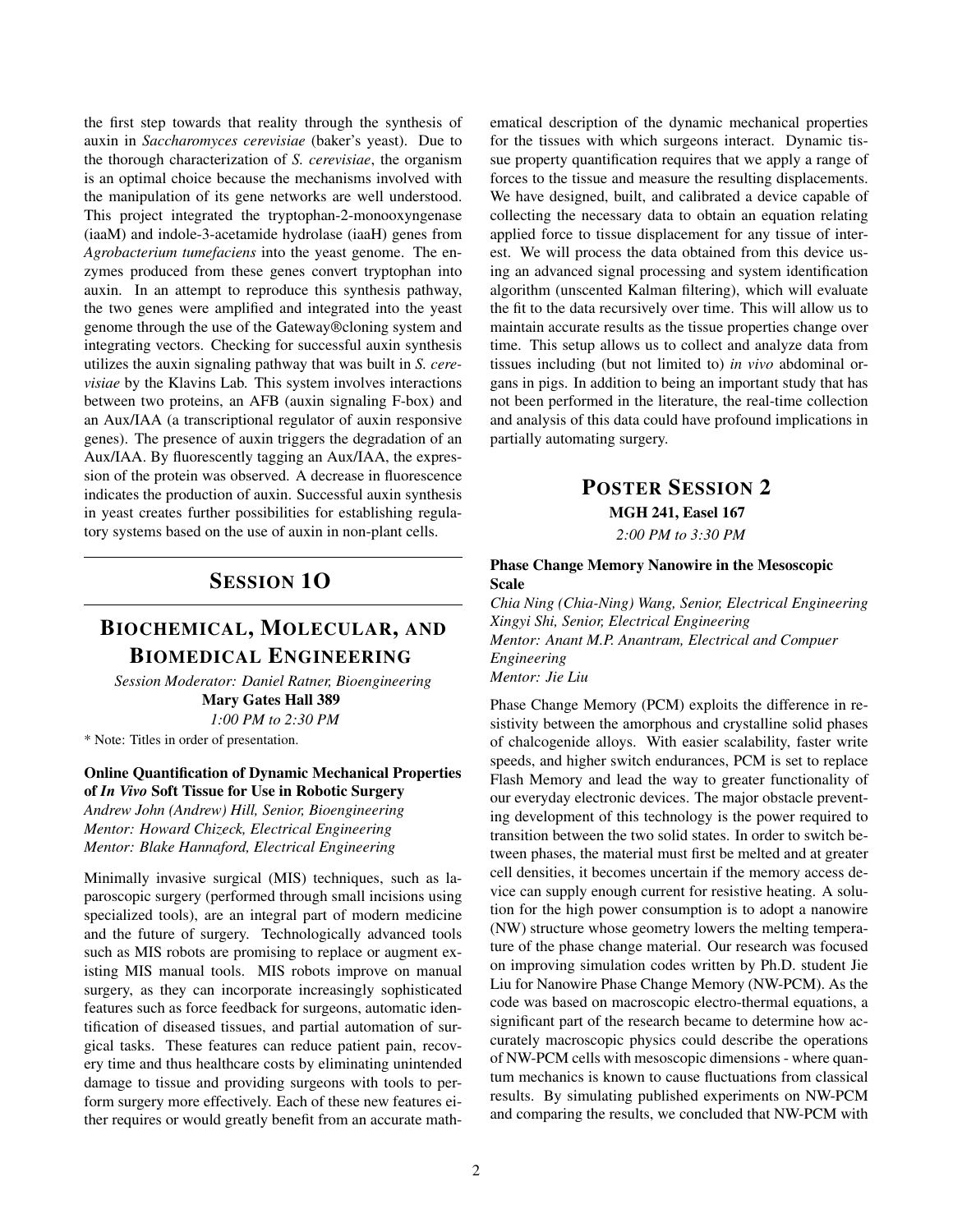dimensions ranging from 5nm – 200nm can be adequately described by classical physics within an error margin. The conformity of results for NW-PCM dimensions as low as 5nm was unexpected as devices with dimensions smaller than 10nm have been experimentally observed to undergo ballistic electron transport. The anomaly piqued interests in the published experiment that caused it and the data analysis from our research as a whole went towards identifying how the simulation should be improved.

### POSTER SESSION 2 MGH 241, Easel 162 *2:00 PM to 3:30 PM*

#### Development of Diamond Based Magnetometer for Nanotag Sensing at Room Temperature

*Zhiting Zhu, Junior, Electrical Engineering, Computer Engineering*

*Mentor: Kai-Mei Fu, Physics/ECE*

The ability to detect magnetic nanoparticle tags could be an important technique in a wide variety of biological applications such as particle tracking and immunoassay labeling. We aim to detect magnetic fields at the nanometer scale using the optical detection of the electron spin resonances of Nitrogen Vacancy (NV) centers in diamond. This system combines the possibility of high spatial resolution with magnetic sensitivity. I am developing a diamond based magnetometer designed for biomagnetic nanotag sensing at room temperature. The magnetometer is a diamond substrate with a dense layer of NV centers at the surface. Magnetic nanoparticles are placed on the surface and detected by utilizing wide-field photoluminesence imaging. The intensity of the NV photoluminescence is highly sensitive to magnetic field; therefore we can obtain information about the local magnetic field magnitude and direction and thus the position of the nanotags. I am working on building data acquisition and instrument control software for the magneto-optical microscope. It involves instrument control of a Radio Frequency (RF) signal generator, automated data acquisition using an EMCCD camera, integration of RF unit with data acquisition and real time image processing.

# POSTER SESSION 2 MGH 241, Easel 154

*2:00 PM to 3:30 PM*

#### Dietary Data Recorder System

*Eric Philip (Eric) Pepin, Senior, Electrical Engineering Mary Gates Scholar, NASA Space Grant Scholar Mentor: Alexander Mamishev, Electrical Engineering Mentor: Junqing Shang, Electrical Engineering*

In recent years, electronic sensors, database technologies, and

digital devices have been successful in improving the automated collection of personal activity data in a pervasive manner. Through these developments and advancements in mobile computing, the ability to accurately record and maintain complex health records has been realized. Yet, although an instrumental tool in preventative medicine, dietary assessment still lacks automated and objective means of data collection and analysis. Current methods of clinical dietary assessment are paper-based, burdensome, costly, and subject to bias, especially in terms of the estimation of food volume intake. To improve upon these deficiencies, we have developed the Dietary Data Recording System (DDRS). The DDRS incorporates a client-server architecture to efficiently collect, process, and store dietary data. The client is a mobile sensor package that is used for data collection, and the server runs image processing algorithms and maintains a database where organized and processed intake information can be accessed by clinicians through a specialized interface. The foundation of the sensor package is a Mobile Structured Light System (MSLS), which uses a laser to project patterns on viewed food and a mobile phone camera to capture video. The distinctive feature of the DDRS is the use of the MSLS and image processing techniques to determine the volume of food from recorded video without the aid of scale-identifying fiducial markers. Preliminary results prove the feasibility of this approach for assessing dietary intake with the DDRS, and future work will focus on automating and integrating the entire processing pipeline. The automated diet intake tracking resulting from this future development could provide clinicians with an invaluable tool in definitively correlating the long term intake of certain foods to cancer, heart-disease, diabetes, and various health disorders.

### POSTER SESSION 2

MGH 241, Easel 163

*2:00 PM to 3:30 PM*

#### Detection and Correction of Errors in Statistical Machine Translation Output for Translation of Public Health Materials

*Adrian Andrew Laurenzi, Senior, Computer Science, Biology (General)*

*Levinson Emerging Scholar, Mary Gates Scholar Mentor: Katrin Kirchhoff, EE*

Translation of public health materials to Spanish is important because many Spanish speakers in the U.S. have limited English proficiency. Health departments generally outsource translation of health materials and cannot afford to translate many important materials to Spanish. Use of statistical machine translation (SMT) software combined with post-editing to correct errors in SMT output by bilingual staff could reduce the cost of translating documents and dramatically increase access to public health information for the Spanish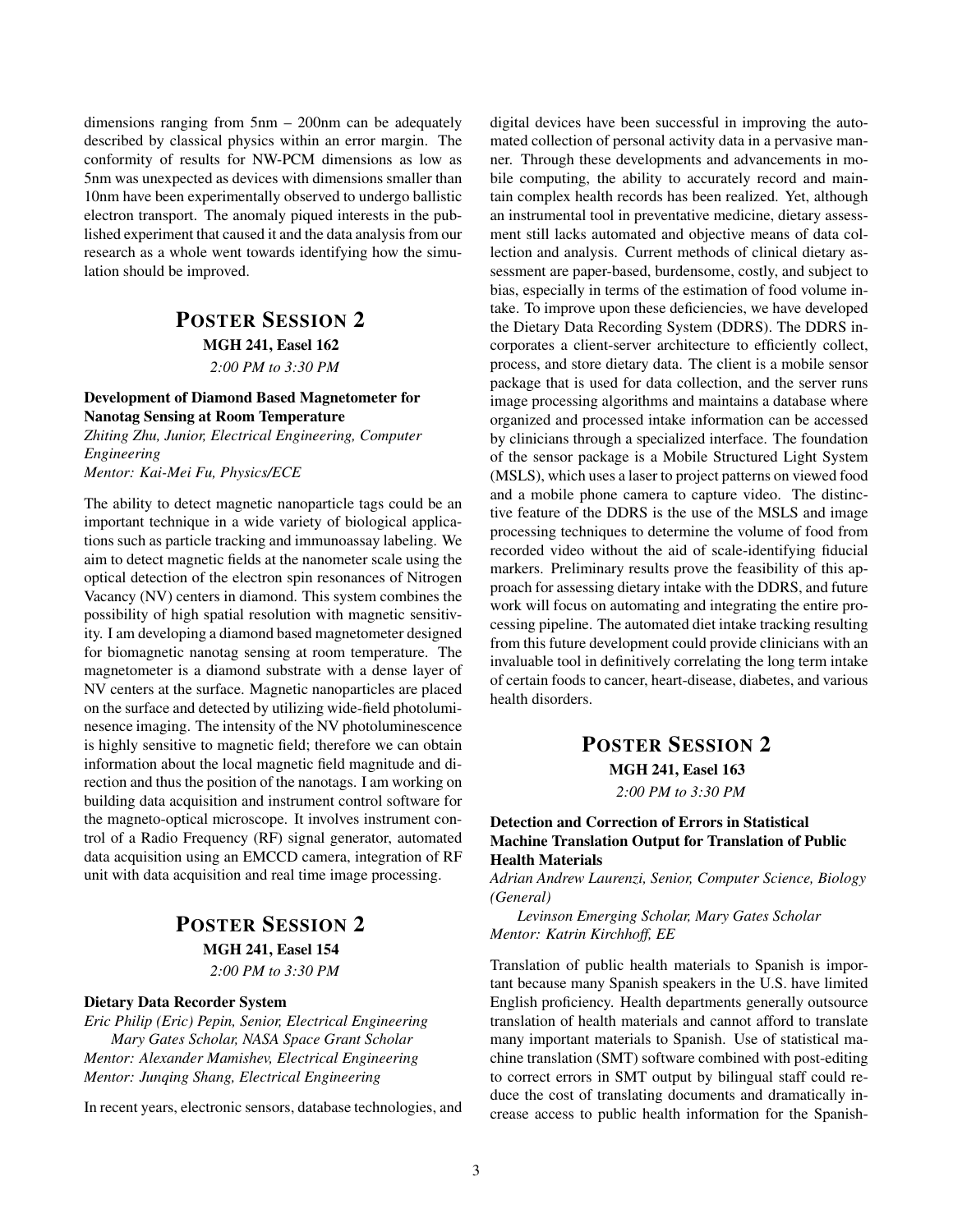speaking population. Raw SMT output such as that from Google Translate is not accurate enough to be used in published materials. Our goal is to develop technology that, given an English document and a statistical machine translation to Spanish, detects and corrects translation errors to minimize the need for post-editing. We analyze linguistic features of machine translations to automatically detect translation errors. We focus on detection and correction of error types found to be most displeasing to potential readers of translated materials. We employ a language model (LM) as an information source for error detection. An LM predicts the probability of words within a sentence appearing in the given language given a contextual history. We observed that incorrectly translated words tend to have lower probabilities than correctly translated words suggesting this approach would be a useful metric for error detection. In addition to the wordbased LM approach, we will also apply a similar LM approach that is based on word classes such as parts-of-speech. But since LMs gather word probability statistics from a finite set of training data they cannot reliably distinguish rare word sequences from truly erroneous ones. For this reason we plan to incorporate other sources of error information such as measuring discrepancies in word alignments between original and translated sentences.

### POSTER SESSION 2 MGH 241, Easel 171 *2:00 PM to 3:30 PM*

Optimal Resource Allocation in Wave Propagation and the Subgradient Marching Algorithm

*Palma Alise Den Nijs (Palma) London, Junior, Mathematics, Electrical Engineering Mentor: Maryam Fazel, Electrical Engineering Mentor: De Meng, Electrical Engineering*

We consider a mathematical optimization problem that can be used to describe various physical situations that arise in physics and EE applications. In its general form, we study the following physical setting: There is some substance emanating from a source, which propagates through an inhomogeneous medium and reaches a drain. As a motivating application, we imagine a spark of fire igniting and spreading through a forest landscape. Alternately, light may be emitted from a point source and travel in a space with lenses of varying indices of refraction. In each case, we would like to influence the substance's movement by optimally altering the medium in which it propagates. In the case of a forest fire, this corresponds to locating optimal places on the forest landscape to place water, in order to minimize the first arrival time of the fire at a specific location. To solve this convex optimization problem, we perform two tasks. In its general form, our first task relates to finding the shortest distance between a pair of points on a curved space, which is the solution to the Eikonal partial differential equation. Secondly, we take the derivative of the Eikonal solution with respect to a medium parameter. Due to the nature of our problem, these operations cannot be performed analytically. The results are approximated with the Subgradient Marching Algorithm. The unique element of this project has to do with the way we preform the algorithm. Once the shortest-path-length solution and its subgradient are known, we recognize a strategic location on the forest landscape to place a fire deterrent. In this work, we study and implement the overall optimization algorithm, and demonstrate an application to the forest fire problem.

### POSTER SESSION 2

MGH 241, Easel 155

*2:00 PM to 3:30 PM*

#### Water Purification System

*Mohamed Abdi (Mohamed) Mohamed, Junior, Pre Engineering Mentor: James Peckol, Electrical Engineering, university of washington*

Clean water reserves have become difficult to obtain for much of the world's population, due to drought as well as heavy use by certain industries in some regions. There are multiple solutions to this issue but they all require high costs that are only affordable to large corporate institutions. Therefore this project proposes a solution that attempts to be financially accessible and environmentally conscientious utilizing the analysis and critique of previous work. Building on the previous work my research suggest that the sun and seawater can work together to produce a purified form of water by using a magnifying glass to evaporate seawater and condense it into a container. I think that the availability and simplicity of this device would make it financially accessible and environmentally conscientious.

### SESSION 2I

## DATA ANALYSIS AND COMPUTATION IMPROVE DAILY LIFE

*Session Moderator: Werner Stuetzle, Statistics* Mary Gates Hall 258 *3:30 PM to 5:00 PM*

\* Note: Titles in order of presentation.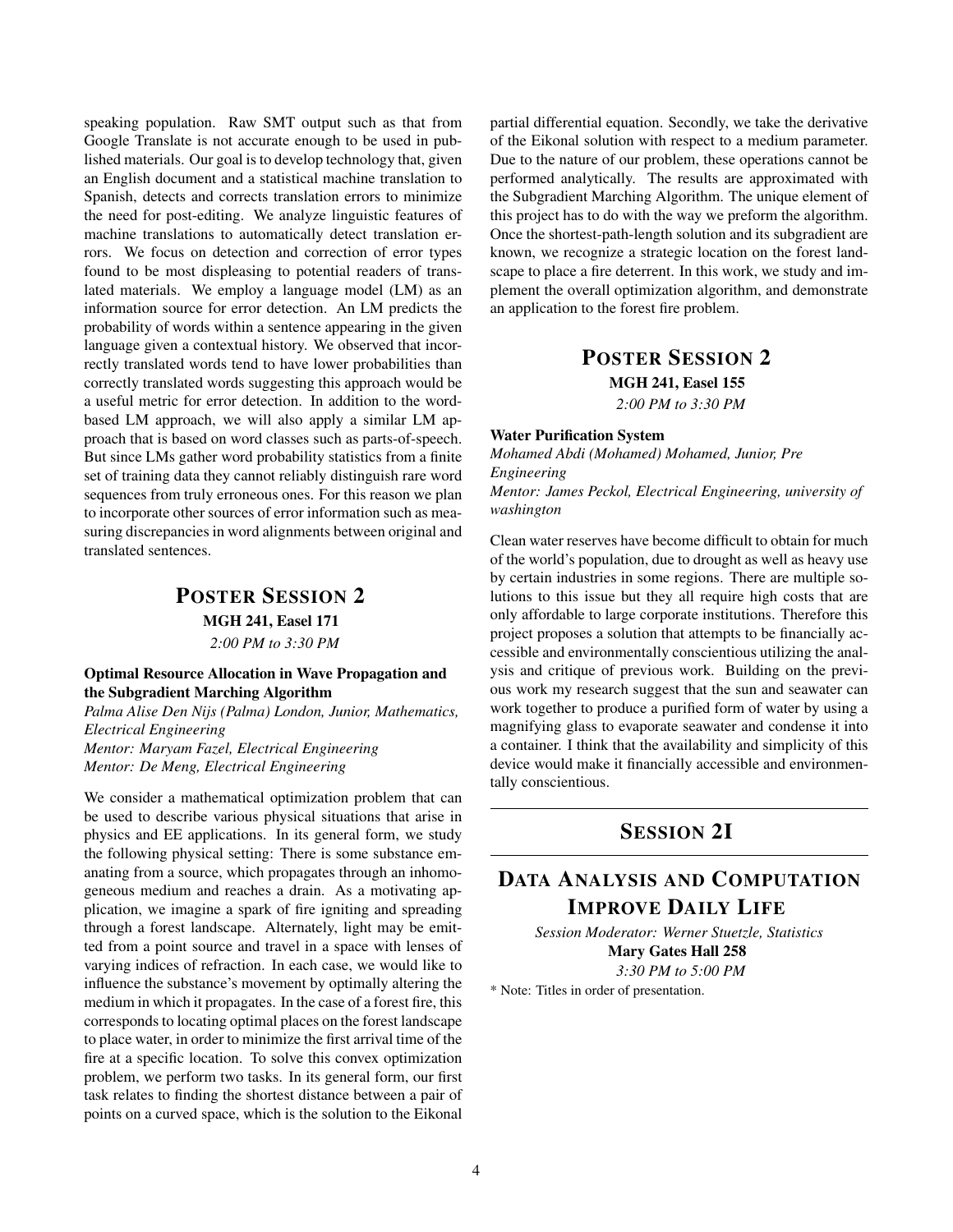#### Energy Saving Butler

*Justin Thomas (Justin) Brown, Junior, Extended Pre-Engineering Austin Christopher Briggs, Junior, Pre Engineering Tariq Yusuf, Junior, Extended Pre-Major Antonius Denny (Denny) Harijanto, Junior, Computer Engineering Jun Sang Yoo, Sophomore, Chemistry Robert Paul (Robert) Vienneau, Senior, Electrical Engineering Mentor: Daniel Kirschen, Electrical Engineering*

As consumers continue to face high energy bills and the efficient use of resources becomes vital to the sustainability of modern society, the need for a device to intelligently manage electricity consumption grows. The Energy Saving Butler, a computer system to be installed in homes and workplaces, seeks to meet this need by simultaneously minimizing the cost and unnecessary use of electricity–all without inconveniencing the users. The Butler is true to its name: acting behind the scenes and within the confines of the household's schedule, while working to allocate electricity efficiently and discreetly. Our team has conceptualized the features and functions that will drive the future technical design of this device. Based on data from the power company and data on appliance use, the Butler can delay or initiate tasks, such as laundry and dishwashing, so that they occur at times where power rates are at their lowest. Using a complex and dynamic priority level system, this control of power allocation is designed to work within the user's schedule. If the user is having a dinner party one night, for example, the Butler will automatically suspend its own activities so as to not interfere with any social functions. If that user also finds his or herself driving home on a cold night, that user's smart-phone can notify the Butler when it is within a 10-mile radius, so that the Butler can turn on the home's heating. With these and a wide array of other practical features, we feel that the Energy Saving Butler will go a long way in saving consumers' money and working to stabilize the over-burdened power grid. It's appealing to the consumer; it's appealing to the utility companies; it's a step in the right direction for a more sustainable society.

### POSTER SESSION 3

Commons East, Easel 78 *4:00 PM to 5:30 PM*

#### Incentives for Wind Energy: A Case Study

*Sarah Anne (Sarah) Szewczyk, Fifth Year, Electrical Engineering Mentor: Richard Christie, Electrical Engineering*

*Mentor: Karen Studarus*

Wind is highly variable and unpredictable, unlike conventional generation resources such as coal. The U.S. grid system is ill-equipped to accommodate resources that are stochastic in nature. Policies exist at the federal, state, and local levels that attempt to subsidize the production cost of wind generation, but how will these incentives impact system operations? We explore how the power generation mixture will change due to policies that incentivize wind. Our approach involves an analysis of a case study of three different incentive schemes: a base case (un-incentivized), the federal production tax credit (PTC) for wind, and a feed-in tariff (FIT) system modeled on the FIT proposed in California. Computer simulations will be developed to qualitatively model how these policies impact system operations using the economic dispatch algorithm, which is used in practice to deploy generation resources to serve the load and meet all power system constraints at the lowest cost. Comparing these cases will show which of these incentives have an impact on the total energy cost over a given time frame, as well as give an idea about the resulting generation profile.

### POSTER SESSION 3

Commons East, Easel 45

*4:00 PM to 5:30 PM*

#### Flat Surface Ratchets for Drop Transport

*James Forrest (James) Parsons, Senior, Computer Engineering*

*Mary Gates Scholar Mentor: Karl F. Bohringer, Electrical Engineering*

Digital microfluidics is an advantageous lab-on-a-chip platform that prevents cross contamination between samples and avoids dilution by diffusion. The majority of digital microfluidic technologies transport drops by establishing thermodynamic gradients. An emerging alternative to gradient transport is ratcheting. Ratchets utilize a predetermined asymmetry (either in input actuation or fabrication) to rectify an energy input into controlled microfluidic droplet transport. To realize a ratchet on a flat surface, we introduce chemically patterned hydrophilic regions on a hydrophobic background. The flat surface ratchet utilizes a semi-circular periodic chemically heterogeneous pattern to induce asymmetric contact angle hysteresis. Chemical ratchets reduce the actuation amplitudes of previously reported texture ratchets by over 3x for a 10  $\mu$ l droplet. They are optically flat making it possible for fully transparent devices. The microscopically flat device has a simple fabrication (that could be achieved in a number of ways), is easily cleaned, integrated with electrodes and sensors and is compatible for down-scaling to nanoscale features for improved performance. We report two surface modification techniques using both oxide and gold adhering self-assembled monolayers (SAMs) to pattern the wettability of a surface (trimethylsilanol-dodecanethiol), as well as a trimethylsilanol-perfluorooctyltrichlorosilane pattern. In this report, we investigate the role of rung curvatures in estab-